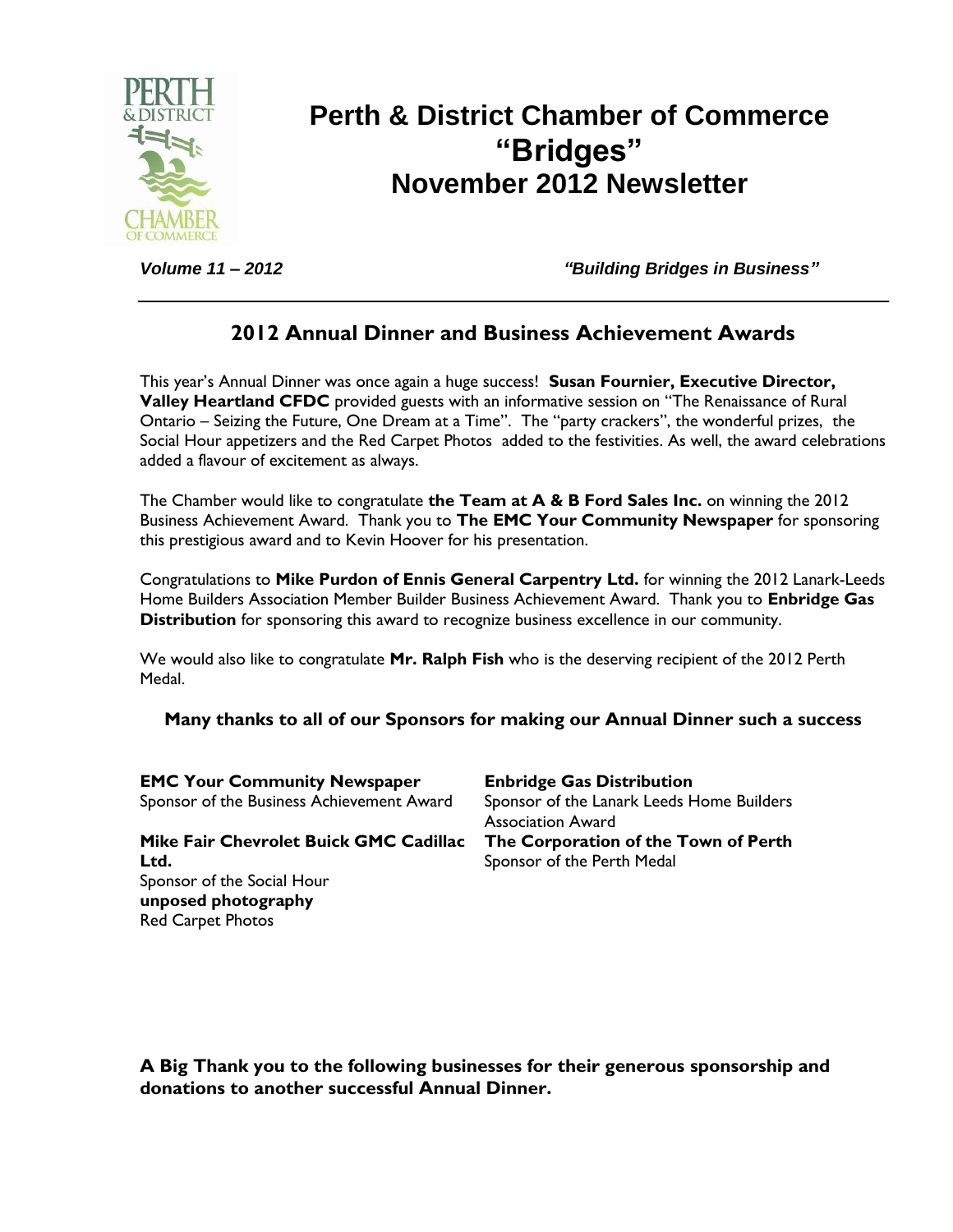- Blair and Son Inc.
- Coldwell Banker Settlement Realty
- Code's Mill on the Park
- Crain & Schooley Insurance Brokers Ltd. Financial Corporation
- Dominion Lending Centres
- RBC Royal Bank
- Kelly's
- OMYA Canada Inc.
- "The Factory" by Leo Adams Investment Inc.
- Wills Transfer Ltd.
- Barnabe's Your Independent Grocer
- Cross Street & Company Professional Corporation Chartered **Accountants**
- Kingsway Arms at Carleton Place Manor
- RBC Wealth Management Dominion Securities
- Town & Country Chrysler Ltd.
- Sign Design
- Valley Heartland CFDC

#### **Thank you to those who donated to our Raffle Draw:**

- Bakers Bean Village Cafe
- BirTee Golf
- Carolina Retirement Suites
- COBRA Pools and Spas Inc.
- Computer Plus
- Fall River Restaurant and Country Gift Store
- LA Spa Works
- LA Spa & Limousine Service
- Mex & Co
- Prodecal Ltd.
- The Office
- Town & Country Chrysler Ltd.
- $\bullet$ Best Western Plus Perth Parkside Inn & Spa
- Chiropractic Care and Longevity Center
- Edward Jones Investments
- Ground Waves
- Kingsway Arms at Carleton Place Manor
- Marks' Cobbler Shop
- Old Fashion Fudge Inc.
- The Sunflower Bake Shop
- The Stone Cellar Restaurant
- Wills Transfer Ltd.

#### **Special Thanks to the following people who contributed to the evening:**

Jill Campbell – President, Perth & District Chamber of Commerce, Kirsten Coughler, Chamber Volunteer, Jo Bali, Chamber Volunteer, Jane Farrell, Membership Committee, Carol Quattrocchi, Chamber Staff, Joel LeBlanc – O'Canada and Sound System, Wayne Cavanagh – 92.3 Jack FM,Brian Perkin- Lake 88.1, Joan Adam-Blair & Son Inc, Scott Blair – Blair & Son, Pascale Mapleston & Krista Mackler – Kelly's Table Centrepieces, Sheri Linseman – Apropos Podium Décor, Kirk Lidbetter – Lidbetter Solutions, Marsha Rivington & Staff at Code's Mill on the Park, Foodsmiths.

## **Upcoming Events**

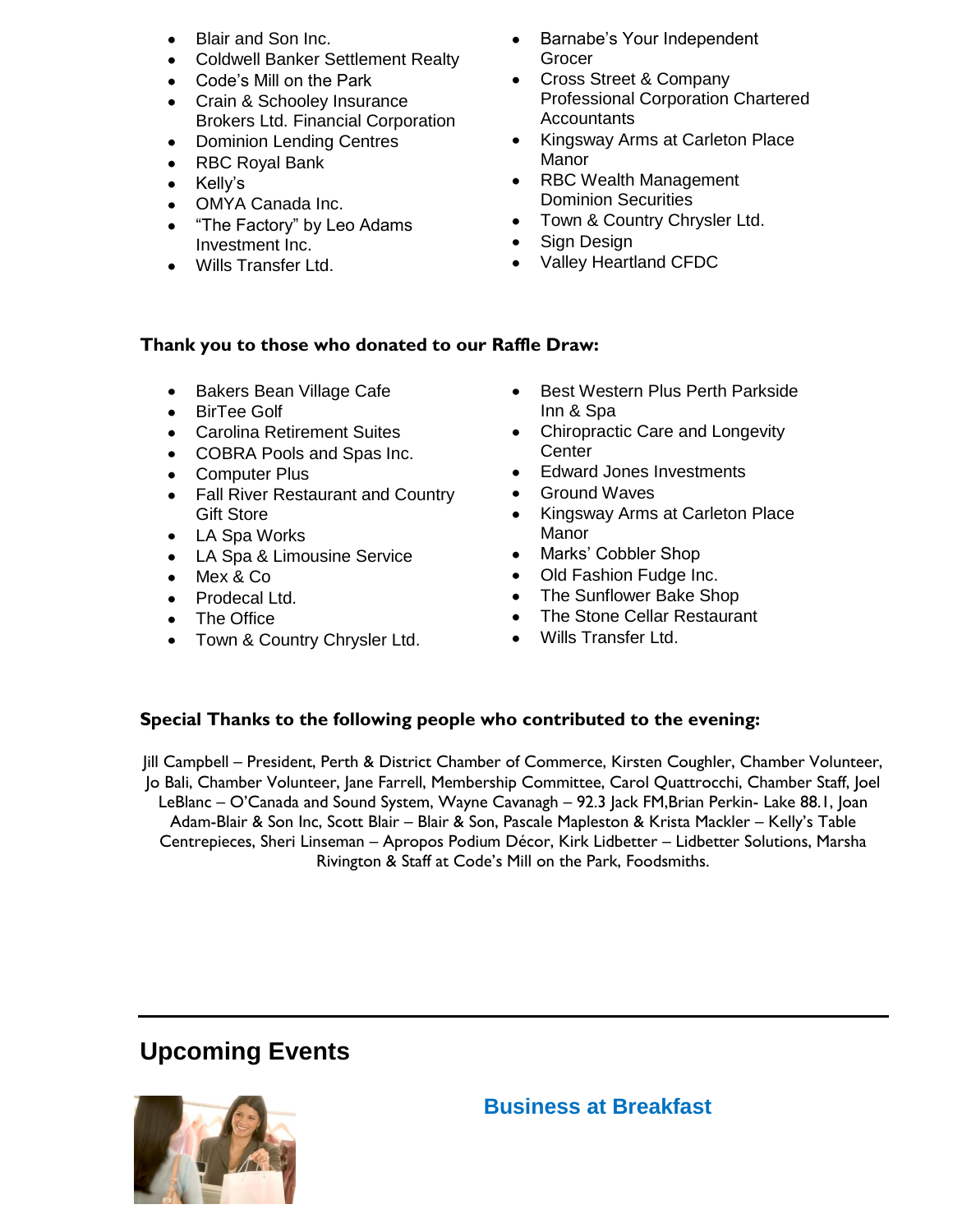### **"Customer Service Sales Training Seminar"**

### **November 15, 2012**

**Come learn about sales techniques that may assist you during this Christmas Season. Location:** Michael's Table, 110 Gore Street East **Time:** 7:30 am – 9:00 a.m. Registration at 7:20 p.m. **Cost:** \$10.00 for Members **Potential Members:** \$15.00. (Includes a hot breakfast) Please register by November 12, 2012 (any changes to registration must be made by November 12, 2012)

#### **"After 5" Networking Event**

**Join Judy and Bill Brady at COBRA Pools for our next "After 5" Event. Come out of the cold and network with fellow members!**

**Location**: COBRA Pools and Spa Inc. 105 Dufferin St., Dufferin Square at Highway 7 **Date:** Monday November 19, 2012 **Time:** 5 – 8pm **No Cost**

#### **Member Profile Page Refresher**

**Come and refresh your memory on how and why to use your Member Profile Page Date and Location to be determined in November:**

#### **Chamber Christmas Social**

**Date:** Thursday December 6, 2012 **Location:** Clyde Hall, Lanark, ON **Time:** 5:30 – 8:30pm **Details to follow with Invitation**

**The Chamber is working hard on arranging opportunities for members to meet and get to know each other. We hope to see you at one of our upcoming events.**

#### **Small Business Advisory Centre Workshops**



For a list of all of the workshops offered by the Small Business Advisory Center in Smiths Falls, contact the Centre at 613-283-7002, ext 108 or 109. Upcoming seminars include Facebook, Tax Tips for Small Businesses and Doing Business with the Government of Canada.

**"Beyond The City Lights Tourism Conference" sponsored by Valley Heartland CFDC in partnership with the Town of Smiths Falls, Lanark County Tourism, Rideau Heritage Route and Ontario Highlands Tourism Organization.** 

Workshops include: Co-Operative Marketing, Educational Tours & Schools, Group Tours and Packaging that Works.

**Contact:** Valley Heartland CFDC at [valley@valley.on.ca](mailto:valley@valley.on.ca) or at 613-283-7002, ext 101 to register or find out more information**.** Be sure to register early.

**Date:** November 28, 2012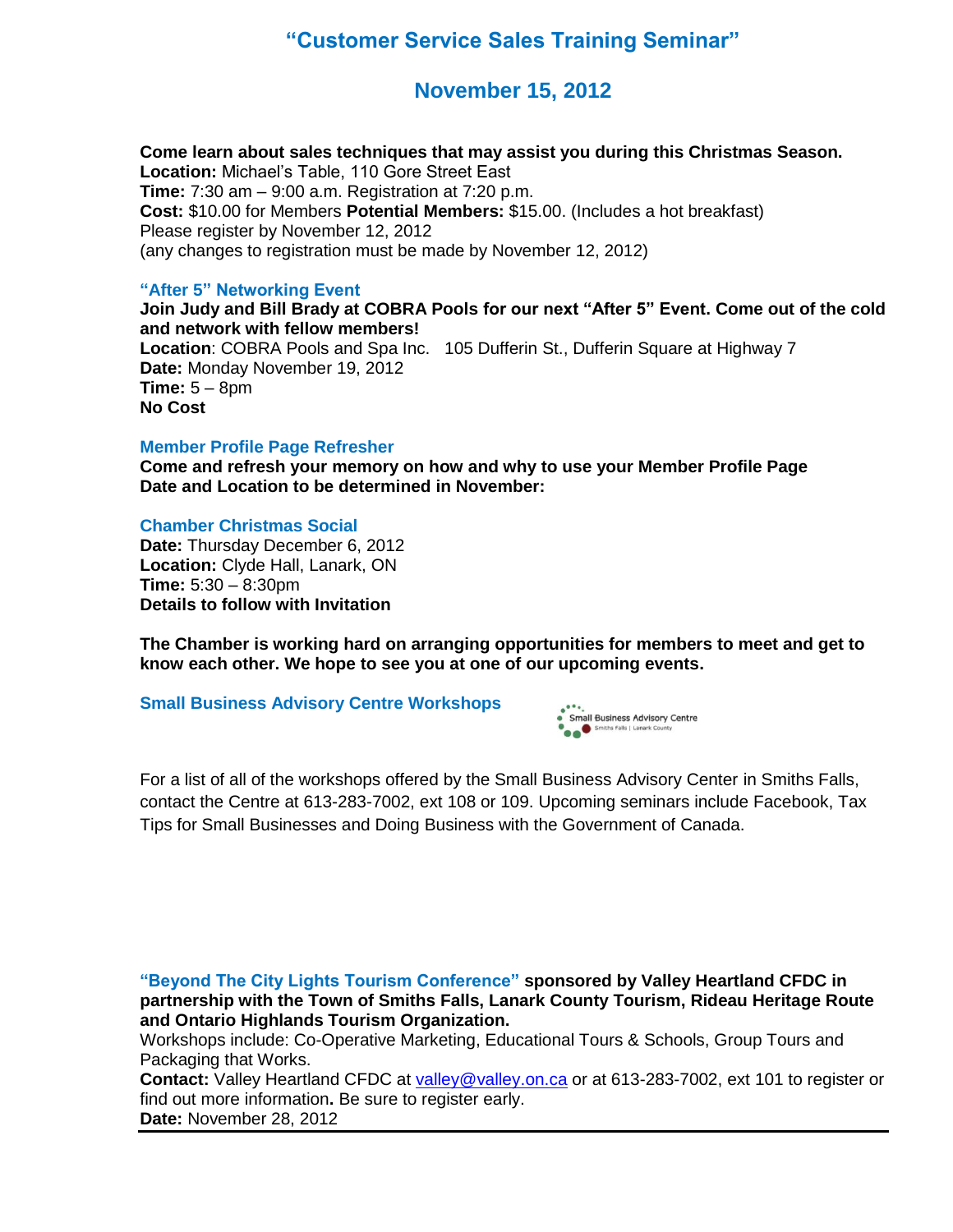## **Chamber Benefit – Chamber Seminars**

The Chamber hosts a range of different seminars geared to supporting our members. These seminars are organized not only to inform you but also give you the opportunity to network and get to know your fellow members within the Chamber. Last month the Chamber was happy to have Kirk Lidbettter and Roy van der Mull present on "Developing your Business Skills"

Take a moment to review some tips from our presenters.

#### **Audio Visual 101 Tips:**

- Make certain your projector has the power cord, computer to projector cable and an extension cord that will allow you plug in both your laptop and projector.
- If you need access to the internet make certain you know the pass word!
- If you have audio with your presentation make certain you bring an external powered speaker. The laptop and projector audio will not be adequate.
- When using a room for the first time: check for power outlets, lighting control, screen location and room acoustics

Thank you to Kirk for walking us through the audio video equipment now available to presenters and for giving us some tips to help us with our presentations. Please visit Lidbetter Solutions at [www.lidbettersolutions.com/](http://www.lidbettersolutions.com/) for more information about the newest trends in audio video equipment and rental of presentation equipment.

#### **Time Management Tips:**

#### **Strategies for Managing Tasks:**

- 1. Focus on one task 2. Know your outcome
- 3. Project Plan your task
- 4. Start Small and add tasks
- 5. Ask for help
- 
- Kirsten Coughler October 16-12



Developing Your Personal Business Skills Seminar

#### **Each Day:**

- $\triangleright$  Choose 4 tasks and create a timeline
- $\triangleright$  Review your next day's tasks before going to bed
- $\triangleright$  Review daily tasks upon waking
- $\triangleright$  Work on one task until it is completed, starting with the most difficult

#### **Presentation Tips:**

 $\triangleright$  Remember that the left eye is the receiving eye.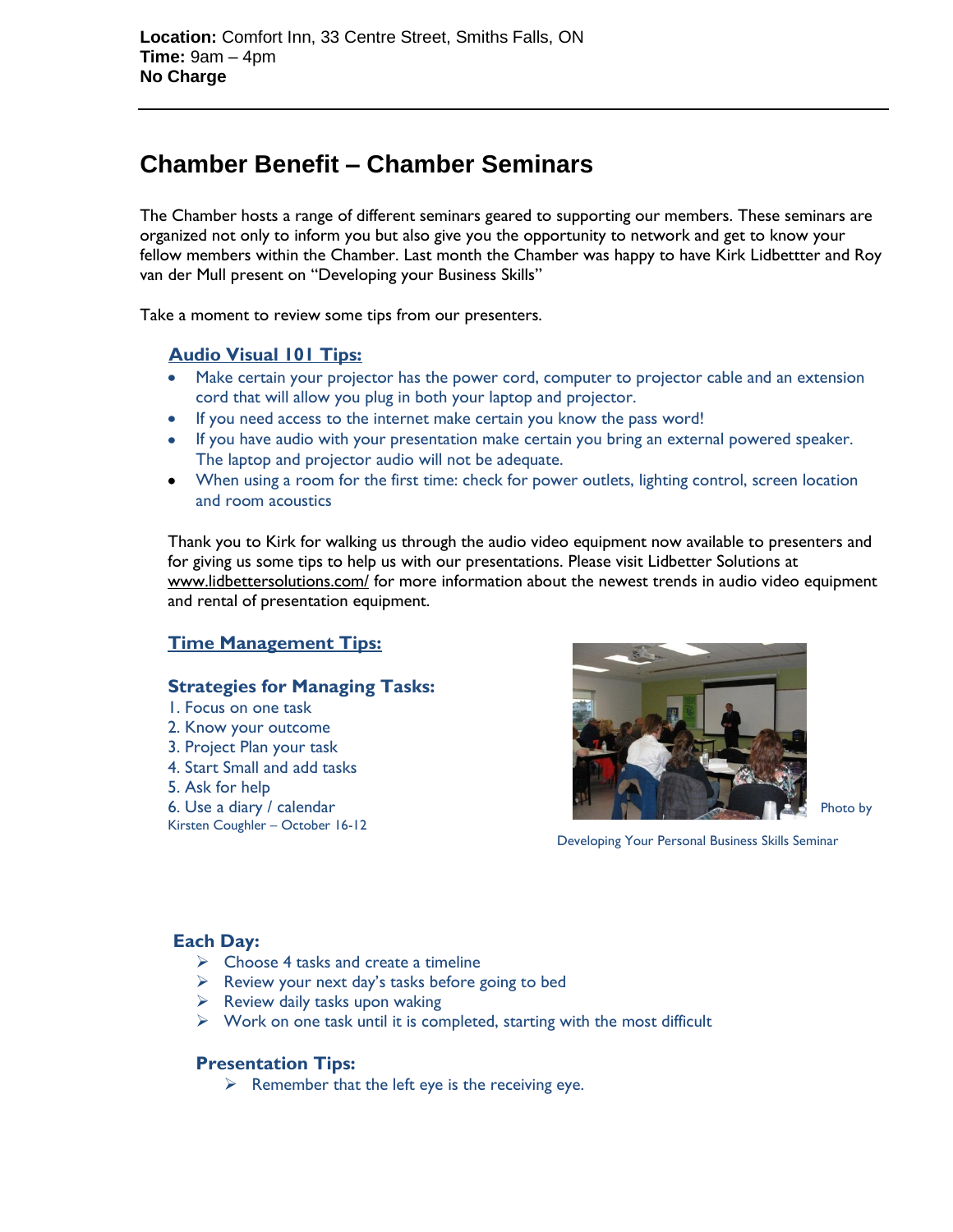- $\triangleright$  Be sure to make eye contact for at least 3 seconds when speaking with attendees while presenting
- $\triangleright$  Articulate your words properly
- $\triangleright$  Be sure to use voice intonation (always use different tones when speaking)

**\_\_\_\_\_\_\_\_\_\_\_\_\_\_\_\_\_\_\_\_\_\_\_\_\_\_\_\_\_\_\_\_\_\_\_\_\_\_\_\_\_\_\_\_\_\_\_\_\_\_\_\_\_\_\_\_\_\_\_\_\_\_\_\_\_\_\_\_\_\_\_\_\_\_\_**

Thank you as well to Roy for enlightening us with how to manage our time and how to make a good impression while presenting. You can learn more about VDMA Consulting Inc. at [www.vdma.ca](http://www.vdma.ca/)

### **Member Profile of the Month: The Book Nook & Other Treasures**

*(Written and submitted by The Book Nook & Other Treasures).*



**60 Gore St E. Perth, 613 267-2350 [thebooknook@bellnet.ca](mailto:thebooknook@bellnet.ca)** facebook.com/the.book.nook.and.othertreasures

#### **We now carry Art Supplies**

This summer The Book Nook moved to a bigger location 2 doors over, allowing us to expand our most popular selections of books along with adding art supplies. Whether you are a professional artist needing in-stock supplies or a novice looking for a new hobby, we have what you need. We still carry new & used books, books on CD, cards & gifts. Special orders welcome. Something interesting in every nook & cranny. A feeling of intimacy combined with a range of selection.

### **We Welcome Our Newest Members**

| <b>Canadian Federation of University Women</b> | Canadian Federation of University Women (CFUW)     |
|------------------------------------------------|----------------------------------------------------|
| Jackie Boyer                                   | - improving the status of women and girls,         |
| 613-267-6842                                   | promoting quality public education, advancing      |
| cfuw2010@bell.net                              | human rights, justice and peace through a network  |
| www.CFUW-perth-district.com                    | of 10,000 members across Canada.                   |
| <b>Crummy Media Solutions</b>                  | Crummy Media Solutions offers excellence in        |
| <b>Sherry Crummy</b>                           | graphic design and visual communications services. |
| RR#1 Perth                                     | Centrally located in Lanark County, we help small  |
| 291 Lawfords Lane                              | businesses build and maintain their corporate      |
| Perth, ON                                      | image with the creation of promotional and         |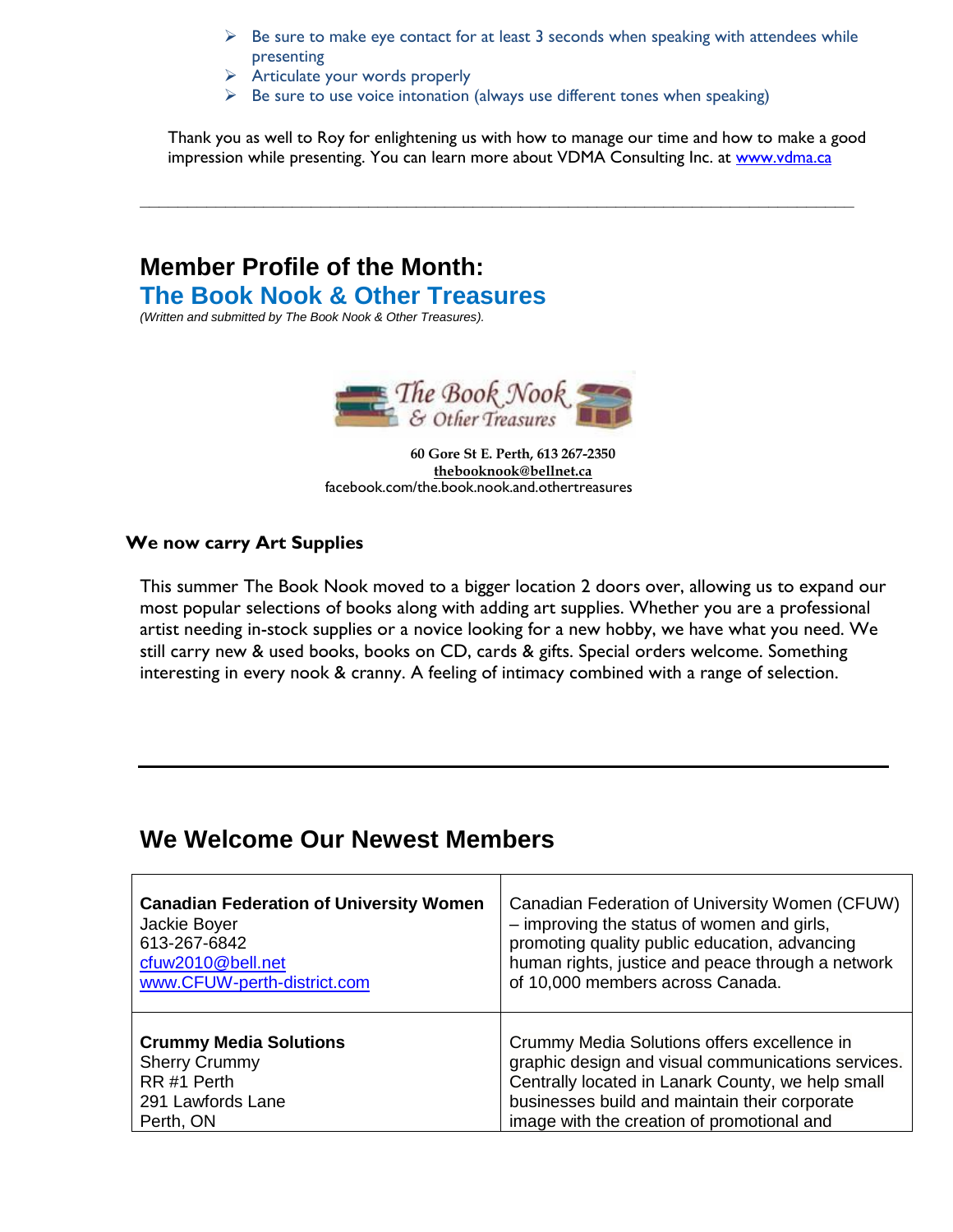## **Celebrate the Season with the 7th Annual Heritage Perth Christmas House Tour**

Once again, our member CFUW Perth and District is hosting its annual house tour and invites visitors and local residents to tour some of Perth's most unique homes December 1 and 2, 2012, from 10:30 a.m. to 3:30 p.m. The tour, our major fundraiser, helps us raise funds to support higher education for women and young girls, local libraries and children's reading programs.

Eight homes will be open to visitors—heritage homes that remind us of our past and some more modern but truly unique homes. This year local decorators will focus on the homes' dining rooms to provide guests with ideas for their own Holiday décor.

Most local restaurants and one of our local churches have agreed to offer an "Express Lunch" for house tour ticket-holders at a modest charge. They will donate a portion of the proceeds to the Tour in support of our goals. The Perth Best Western Plus Parkside Inn and Spa will offer complimentary tea and coffee during the tour. The hotel will also host a CFUW gift fair featuring members' crafts including pottery, art work, unique ornaments and books written by two prominent local artists

Tickets (\$30) will be available November 1 from Home Furniture in Perth (18 Gore E.). Other ticket locations include Elizabeth Interiors (Smiths Falls), Tivoli Florists (Ottawa), Trugs Home (Kingston) and Smitten (Almonte). To receive tickets by mail, call Muriel at 613 267-2270.

**\_\_\_\_\_\_\_\_\_\_\_\_\_\_\_\_\_\_\_\_\_\_\_\_\_\_\_\_\_\_\_\_\_\_\_\_\_\_\_\_\_\_\_\_\_\_\_\_\_\_\_\_\_**

## **At The Chamber**

I would like to thank everyone for continuing to support our Annual Dinner and Awards Night. The event would not be successful without you. A special congratulations to all of the award winners. It was a great night to celebrate our community and the businesses and organization within our borders. I even think we had some models in the crowd that night. Looking at the photos that were taken by unposed photography I can say without a doubt that there are some members that should be modeling. Great pictures everyone! Also, thank you again to Susan Fournier, Executive Director, Valley Heartland CFDC for presenting the keynote address for the night. All enjoyed her speech, "The Renaissance of Rural Ontario".

At the Annual Dinner, President Jill Campbell announced that beginning in 2013 a new award will be presented during our dinner. The Chamber is excited to announce that Valley Heartland CFDC will be sponsoring a "Young Entrepreneur Award" starting next year. The Chamber will be working with Valley Heartland CFDC to develop this new and deserving award.

Attached to this email is a membership survey. I encourage everyone who has not filled one out to do so. With the results I am better able to plan events and seminars for next year. As well, it is your opportunity to let me know how we are doing and how we can improve as a Chamber. Thank you in advance for guiding us in the right direction.